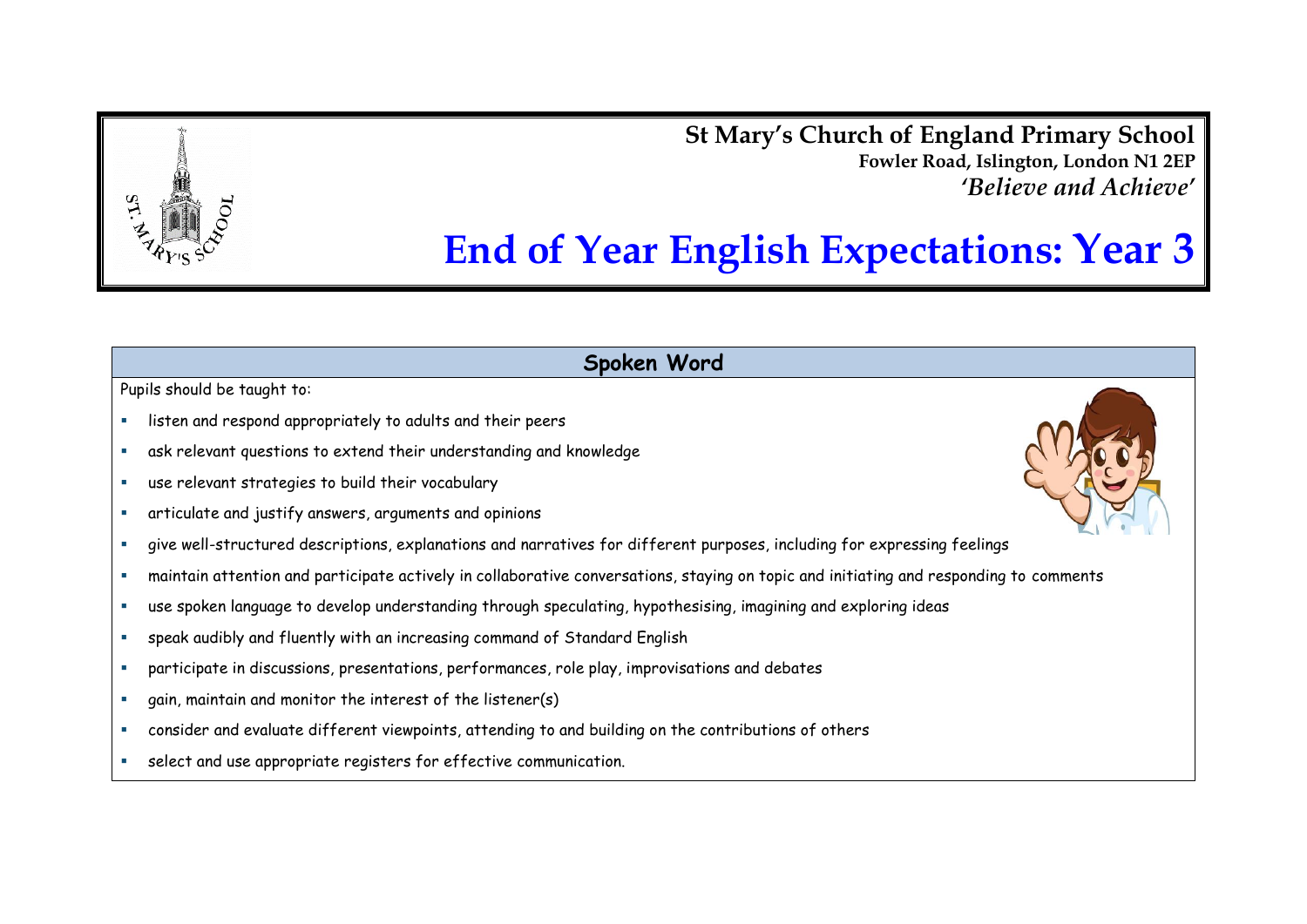## **Word Reading**

Pupils should be taught to:

- apply their growing knowledge of root words, prefixes and suffixes (etymology and morphology) as listed in English Appendix 1, both to read aloud and to understand the meaning of new words they meet
- read further exception words, noting the unusual correspondences between spelling and sound, and where these occur in the word.

### **Reading Comprehension**

Pupils should be taught to:

- develop positive attitudes to reading and understanding of what they read by:
- listening to and discussing a wide range of fiction, poetry, plays, non-fiction and reference books or textbooks
- reading books that are structured in different ways and reading for a range of purposes
- using dictionaries to check the meaning of words that they have read
- increasing their familiarity with a wide range of books, including fairy stories, myths and legends, and retelling some of these orally
- identifying themes and conventions in a wide range of books preparing poems and play scripts to read aloud and to perform, showing understanding through intonation, tone, volume and action
- discussing words and phrases that capture the reader's interest and imagination
- recognising some different forms of poetry [for example, free verse, narrative poetry]
- understand what they read, in books they can read independently, by:
- checking that the text makes sense to them, discussing their understanding and explaining the meaning of words in context
- asking questions to improve their understanding of a text
- drawing inferences such as inferring characters' feelings, thoughts and motives from their actions, and justifying inferences with evidence
- predicting what might happen from details stated and implied
- identifying main ideas drawn from more than one paragraph and summarising these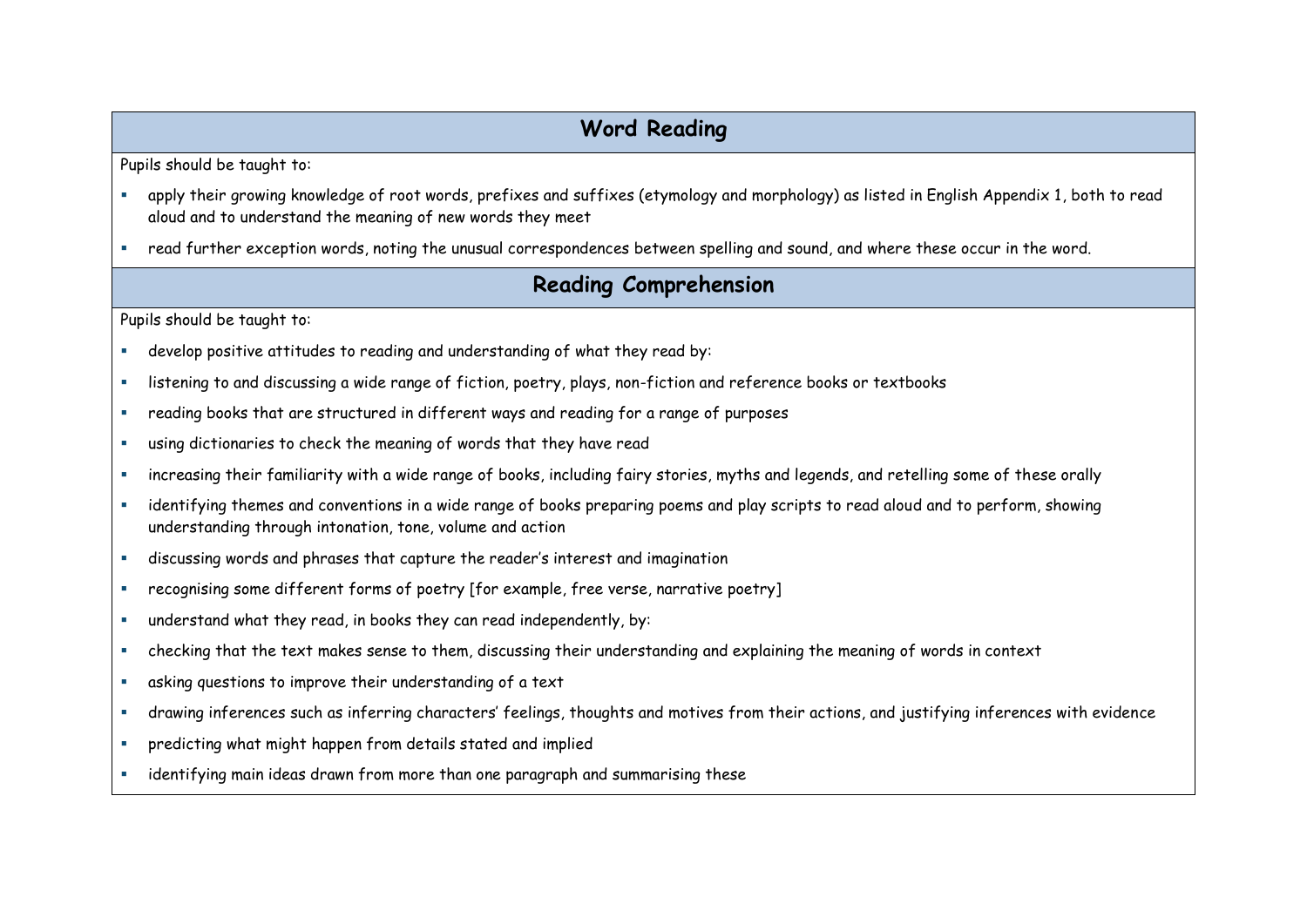- identifying how language, structure, and presentation contribute to meaning
- retrieve and record information from non-fiction
- participate in discussion about both books that are read to them and those they can read for themselves, taking turns and listening to what others say. develop positive attitudes to reading and understanding of what they read by:
- listening to and discussing a wide range of fiction, poetry, plays, non-fiction and reference books or textbooks
- reading books that are structured in different ways and reading for a range of purposes
- using dictionaries to check the meaning of words that they have read
- increasing their familiarity with a wide range of books, including fairy stories, myths and legends, and retelling some of these orally
- identifying themes and conventions in a wide range of books preparing poems and play scripts to read aloud and to perform, showing understanding through intonation, tone, volume and action
- discussing words and phrases that capture the reader's interest and imagination
- recognising some different forms of poetry [for example, free verse, narrative poetry]
- understand what they read, in books they can read independently, by:
- checking that the text makes sense to them, discussing their understanding and explaining the meaning of words in context
- asking questions to improve their understanding of a text
- drawing inferences such as inferring characters' feelings, thoughts and motives from their actions, and justifying inferences with evidence
- predicting what might happen from details stated and implied
- identifying main ideas drawn from more than one paragraph and summarising these
- identifying how language, structure, and presentation contribute to meaning
- retrieve and record information from non-fiction
- participate in discussion about both books that are read to them and those they can read for themselves, taking turns and listening to what others say.

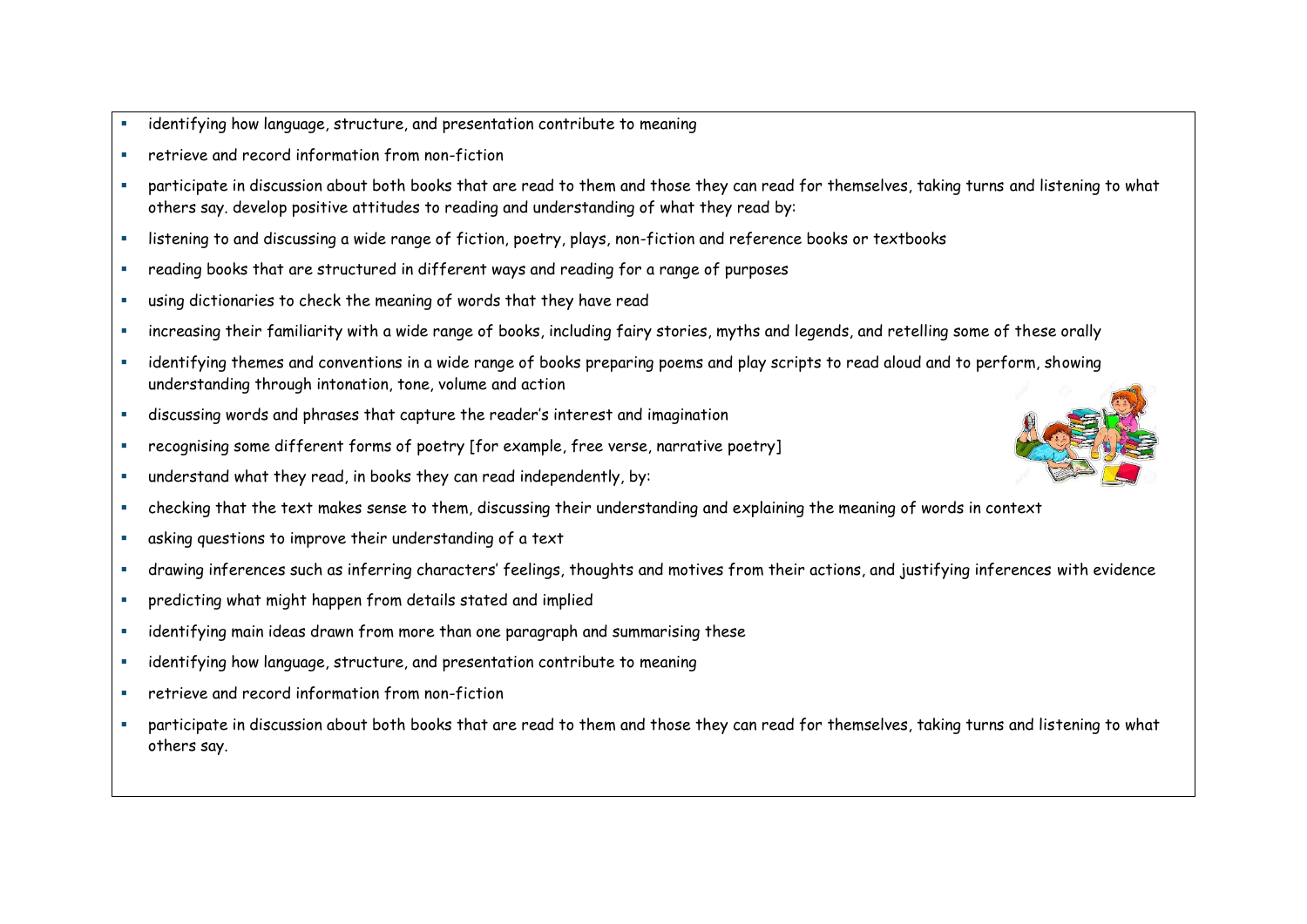### **Writing – transcription**

Pupils should be taught to:

- use further prefixes and suffixes and understand how to add them (English Appendix 1)
- spell further homophones
- spell words that are often misspelt (English Appendix 1)
- place the possessive apostrophe accurately in words with regular plurals [for example, girls', boys'] and in words with irregular plurals [for example, children's]
- use the first two or three letters of a word to check its spelling in a dictionary
- write from memory simple sentences, dictated by the teacher, that include words and punctuation taught so far.

## **Writing – Composition**

- Pupils should be taught to:
- plan their writing by:
- discussing writing similar to that which they are planning to write in order to understand and learn from its structure, vocabulary and grammar
- discussing and recording ideas
- draft and write by:
- composing and rehearsing sentences orally (including dialogue), progressively building a varied and rich vocabulary and an increasing range of sentence structures (English Appendix 2)
- organising paragraphs around a theme
- in narratives, creating settings, characters and plot
- in non-narrative material, using simple organisational devices [for example, headings and sub-headings]
- evaluate and edit by:
- assessing the effectiveness of their own and others' writing and suggesting improvements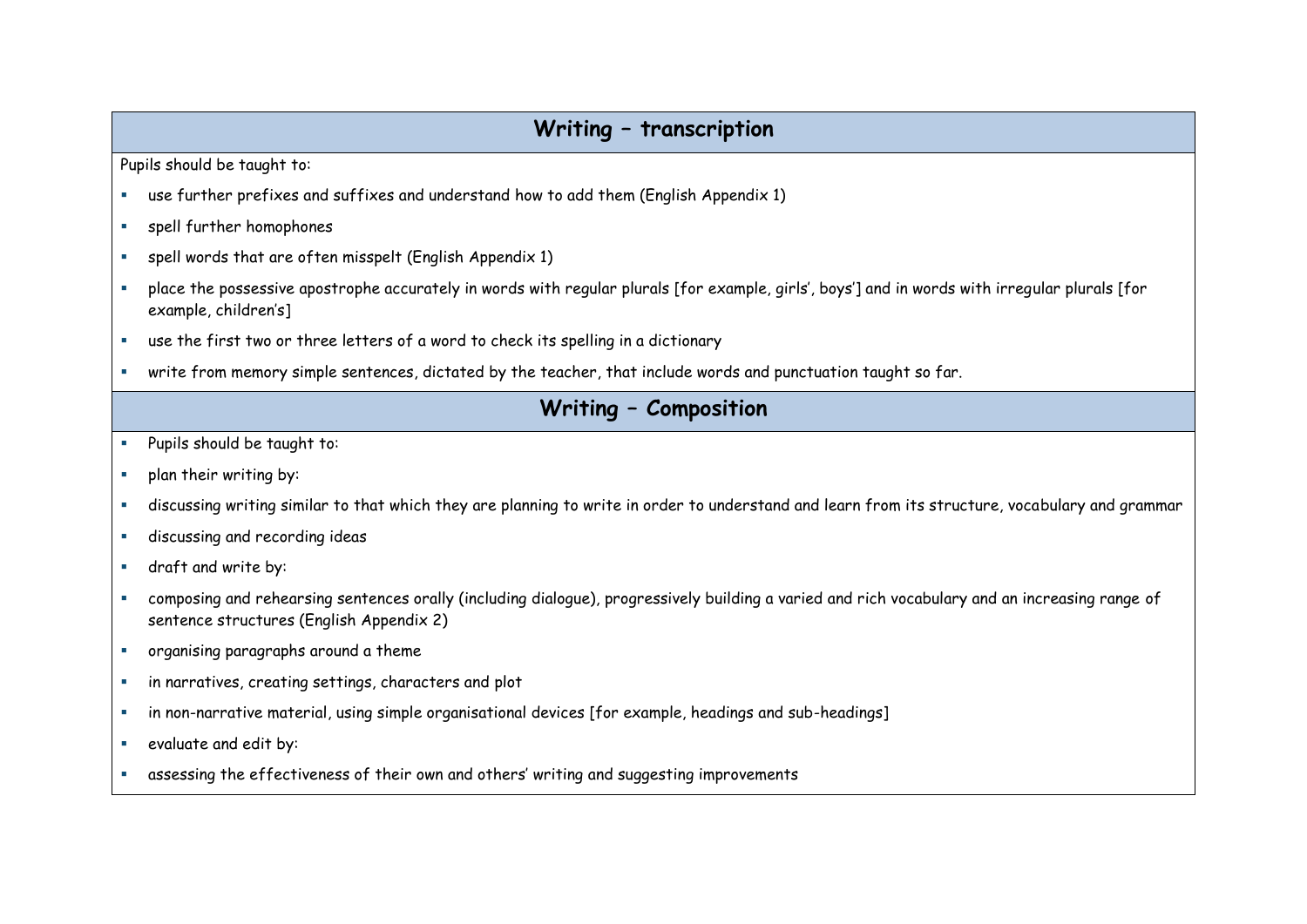- proposing changes to grammar and vocabulary to improve consistency, including the accurate use of pronouns in sentences
- proof-read for spelling and punctuation errors
- read aloud their own writing, to a group or the whole class, using appropriate intonation and controlling the tone and volume so that the meaning is clear. plan their writing by:
- discussing writing similar to that which they are planning to write in order to understand and learn from its structure, vocabulary and grammar
- discussing and recording ideas
- draft and write by:
- composing and rehearsing sentences orally (including dialogue), progressively building a varied and rich vocabulary and an increasing range of sentence structures (English Appendix 2)
- organising paragraphs around a theme
- in narratives, creating settings, characters and plot
- in non-narrative material, using simple organisational devices [for example, headings and sub-headings]
- evaluate and edit by:
- assessing the effectiveness of their own and others' writing and suggesting improvements
- proposing changes to grammar and vocabulary to improve consistency, including the accurate use of pronouns in sentences
- proof-read for spelling and punctuation errors
- read aloud their own writing, to a group or the whole class, using appropriate intonation and controlling the tone and volume so that the meaning is clear.

## **Writing – Handwriting**

Pupils should be taught to:

 use the diagonal and horizontal strokes that are needed to join letters and understand which letters, when adjacent to one another, are best left unjoined

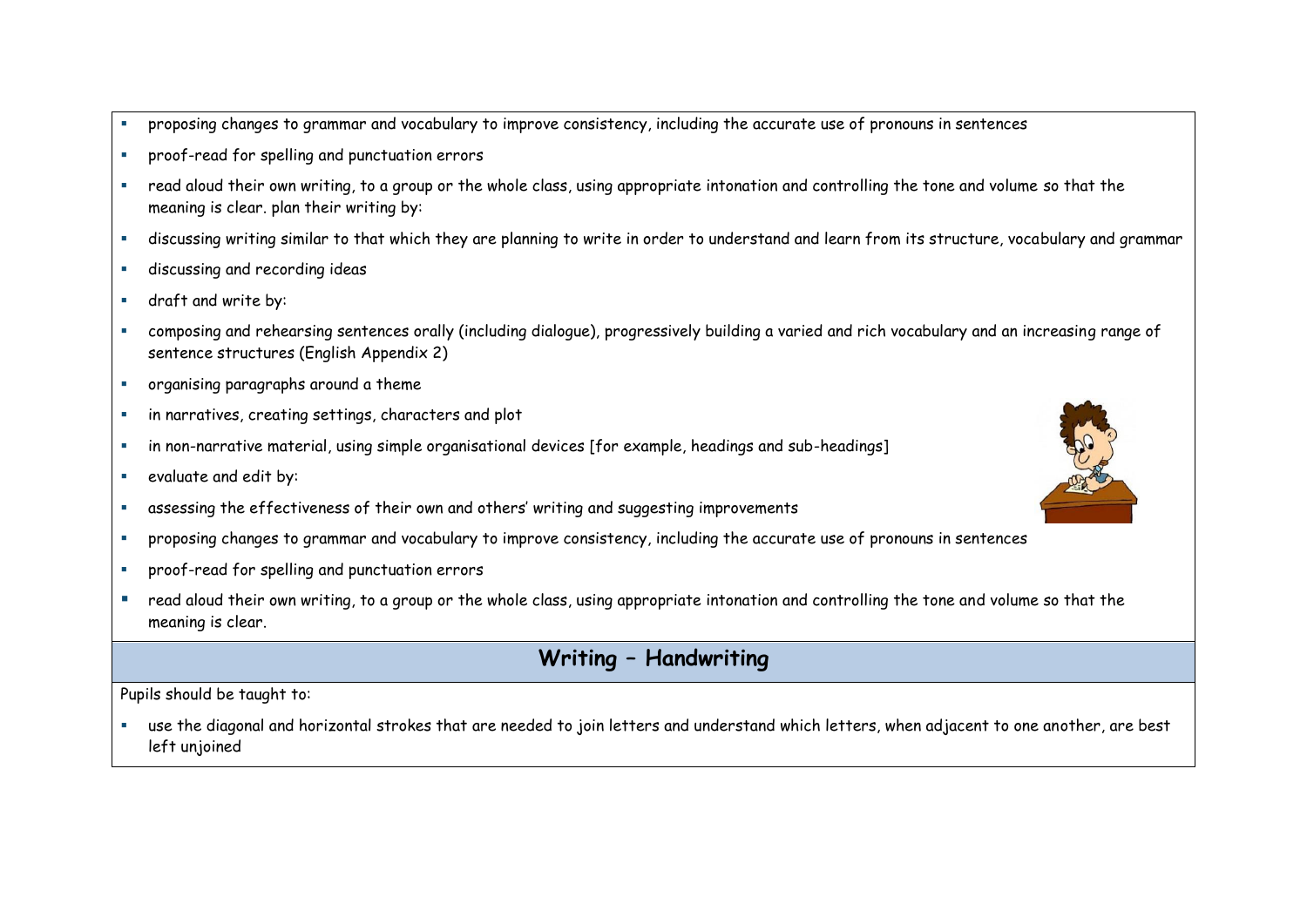increase the legibility, consistency and quality of their handwriting [for example, by ensuring that the downstrokes of letters are parallel and equidistant; that lines of writing are spaced sufficiently so that the ascenders and descenders of letters do not touch].

#### **Writing – Grammar, Vocabulary and Punctuation**

Pupils should be taught to:

- develop their understanding of the concepts set out in English Appendix 2 by:
- extending the range of sentences with more than one clause by using a wider range of conjunctions, including when, if, because, although
- using the present perfect form of verbs in contrast to the past tense
- choosing nouns or pronouns appropriately for clarity and cohesion and to avoid repetition
- using conjunctions, adverbs and prepositions to express time and cause
- using fronted adverbials
- learning the grammar for years 3 and 4 in English Appendix 2
- indicate grammatical and other features by:
- using commas after fronted adverbials
- indicating possession by using the possessive apostrophe with plural nouns
- **using and punctuating direct speech**
- use and understand the grammatical terminology in English Appendix 2 accurately and appropriately when discussing their writing and readingdevelop their understanding of the concepts set out in English Appendix 2 by:
- extending the range of sentences with more than one clause by using a wider range of conjunctions, including when, if, because, although
- using the present perfect form of verbs in contrast to the past tense
- choosing nouns or pronouns appropriately for clarity and cohesion and to avoid repetition
- using conjunctions, adverbs and prepositions to express time and cause
- using fronted adverbials